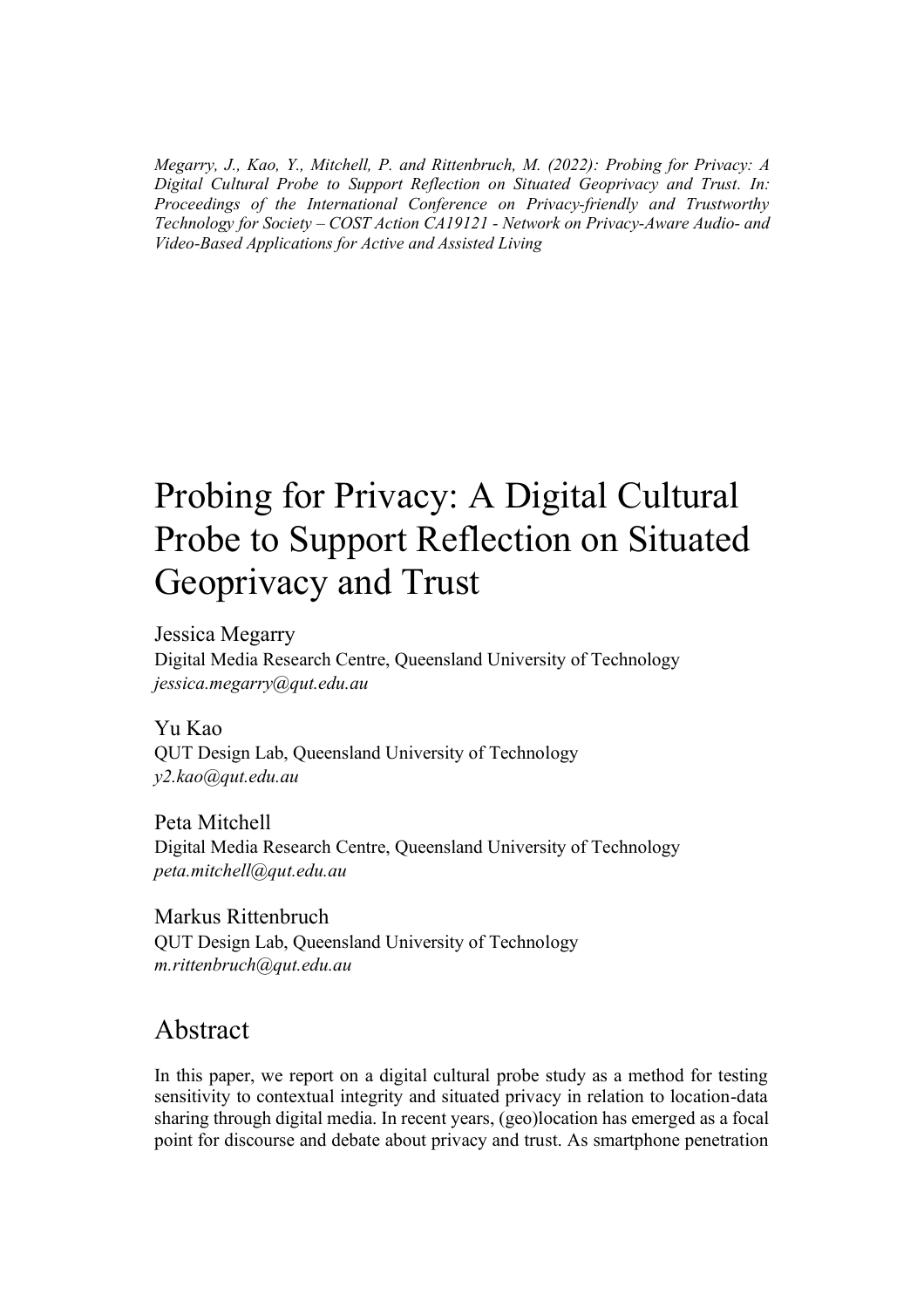approaches saturation point in the Global North, an app and data economy built on and monetizing the locative affordances of mobile media has emerged. This rise of ubiquitous geolocation has led researchers to identify location as a uniquely sensitive datapoint and to frame *geo*privacy as an emergent form of situated—and highly situational—privacy requiring critical attention (Leszczynski, 2017; Keßler & McKenzie, 2018; Martin & Nissenbaum, 2020). Alongside this, a strand of research has also addressed geolocation's role as a "technology of trust" (Withers, 2018; Leszczynski & Mitchell 2019) that assembles particular affects of trust to incentivise ongoing engagement with and through digital media.

These intersecting concerns about geolocation, privacy, and trust can be seen in the ways that smartphone manufacturers and providers of mobile operating systems have progressively improved end-user location privacy controls year on year. On any major mobile operating system, location-sharing requires user consent; however, the scale and complexity of data being used and shared among differing parties means that is more challenging than ever for end-users to fully understand the privacy risks, benefits, and implications involved in sharing their location with and through their device. As a result, as research has shown, many smartphone users default to giving consent when they receive notifications asking to allow or disallow location sharing, with the conveniences of sharing location data often overriding the perceived risks (Atteneder & Collini-Nocker, 2018; Riedlinger, Chapman, & Mitchell, 2019; Dobson & Herbert, 2021).

Complicating this further is the fact that privacy—and particularly *geo*privacy—is highly situational, and user concerns about sharing location may change depending on *what* is shared, *why* it is being shared, *who* it is being sharing with, *how* it is being shared, and, importantly *where* and *when* it is being shared. Moreover, whether we feel our privacy has been protected or violated often depends on our roles, relationships, power structures, norms, and internal values (including the goal and purpose of geo-locative data). Building on contextual integrity and privacy regulation theories (Langheinrich, 2001; Nissenbaum, 2004), we understand the concerns people have when they encounter these locationsharing decision points and privacy paradoxes can vary from person to person and even from scenario to scenario.

To respond to the privacy challenges outlined above, and to explore the situated and situational nature of geoprivacy and trust in geolocation, we conducted a study to understand how people interpret location-based data privacy in different situations and contexts. Aiming to explore how different situations, locations and contexts influence the way people intellectually and emotionally respond to privacy decisions, we adopted a cultural probe research method to explore geoprivacy (location-based privacy) and trust in situ. Our goal was to gain an in-depth understanding of situated privacy needs in order to inform the broader discussion of designing for data privacy.

The cultural probes approach is a prominent research method in the field of Human-Computer Interaction and Interaction Design. Cultural probes were initially developed by Gaver et al (1999) as a design-oriented method to acquire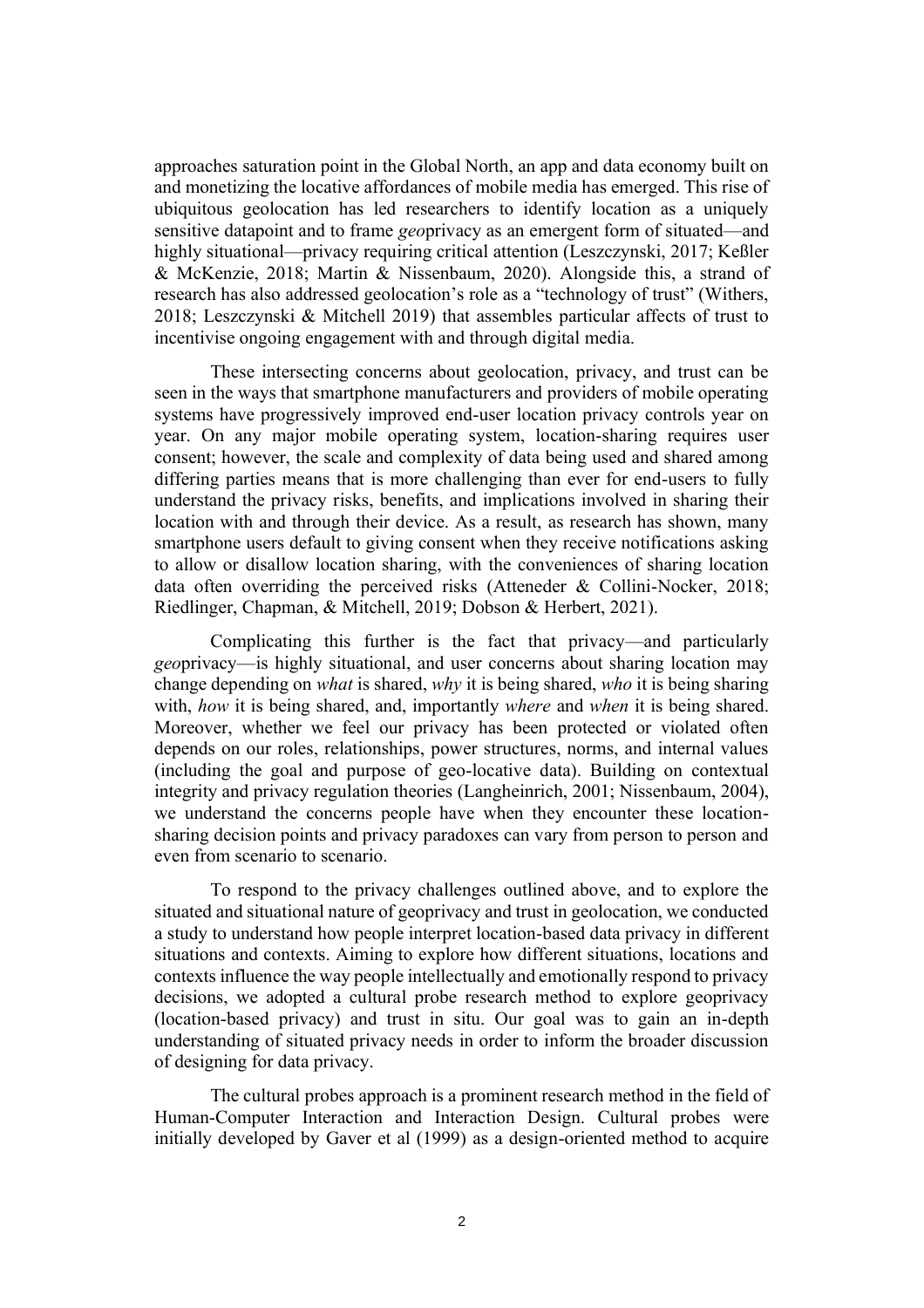glimpses of people's lives. Gaver et al's (1999) original probe package consists of maps, postcards, a disposable camera and other materials to encourage critical reflection. More recently, studies have used the term "technology probe" to describe cultural probes that incorporate "simple, flexible, [and] adaptable" technologies (Hutchinson et al., 2003) as a design inspiration or as prototypes to allow people to envision how these new technologies may be integrated in their life. Relevant to this study, Boucher et al. (2019) developed ProbeTools, which integrate digital components into the original concept of cultural probes. ProbeTools were designed to offer configurable and "unconventional" digital devices that would enable study participants to engage independently with the research inquiry in their everyday life in creative and playful ways.

The cultural probes approach values play and exploration as ways to engage with research participants (Gaver et al., 2004) and emphasises tangibility through physical engagement with digital and/or analogue artefacts. Privacy research has also engaged to some extent with these concepts of playfulness and tangibility. In privacy studies, the concept of playfulness has been used to carry out privacy training (Dincelli & Chengalur-Smith, 2020) or to influence participants' privacy decision-making (Shklovski & Grönvall, 2020; Shklovski et al., 2014). Where privacy studies has incorporated or focused on tangibility, the tangible technology employed has tended to take the form of a physical interface to manage privacy settings (see, e.g., Ahmad et al., 2020; Jedrzejczyk et al., 2010; Mehta, 2019; Mehta et al., 2021).

In our study, we developed a self-contained digital cultural probe that closely aligns with the ProbeTools concept. We named our probe TamaGeochi (pictured below in fig. 1), referencing the "digital pet" toy Tamagotchi to highlight the probe's physical and playful qualities and incorporating the term "geo" to highlight its focus on location. TamaGeochi's personality was designed to be naïve, curious, and childlike. The device prompted provocative questions about locationbased privacy and encouraged participants to reflect on their situated response to privacy by eliciting photos, drawings, and written reflections alongside location data sharing (see fig. 2).

In our paper, we introduce the design elements and research implementation of the TamaGeochi probe and report on the findings from our study, particularly the ways in which TamaGeochi increased awareness of—and self-reflection in relation to—the meaning of location, location tracking technologies, and individual in-situ privacy concerns. We also discuss how trust figured in our participants' responses, highlighting their often contradictory and mercurial feelings about experiences of sharing and tracking in the geodata economy. Finally, we offer insights from a follow up co-design workshop in which our participants were invited to imagine the future of geoprivacy and trustworthy design.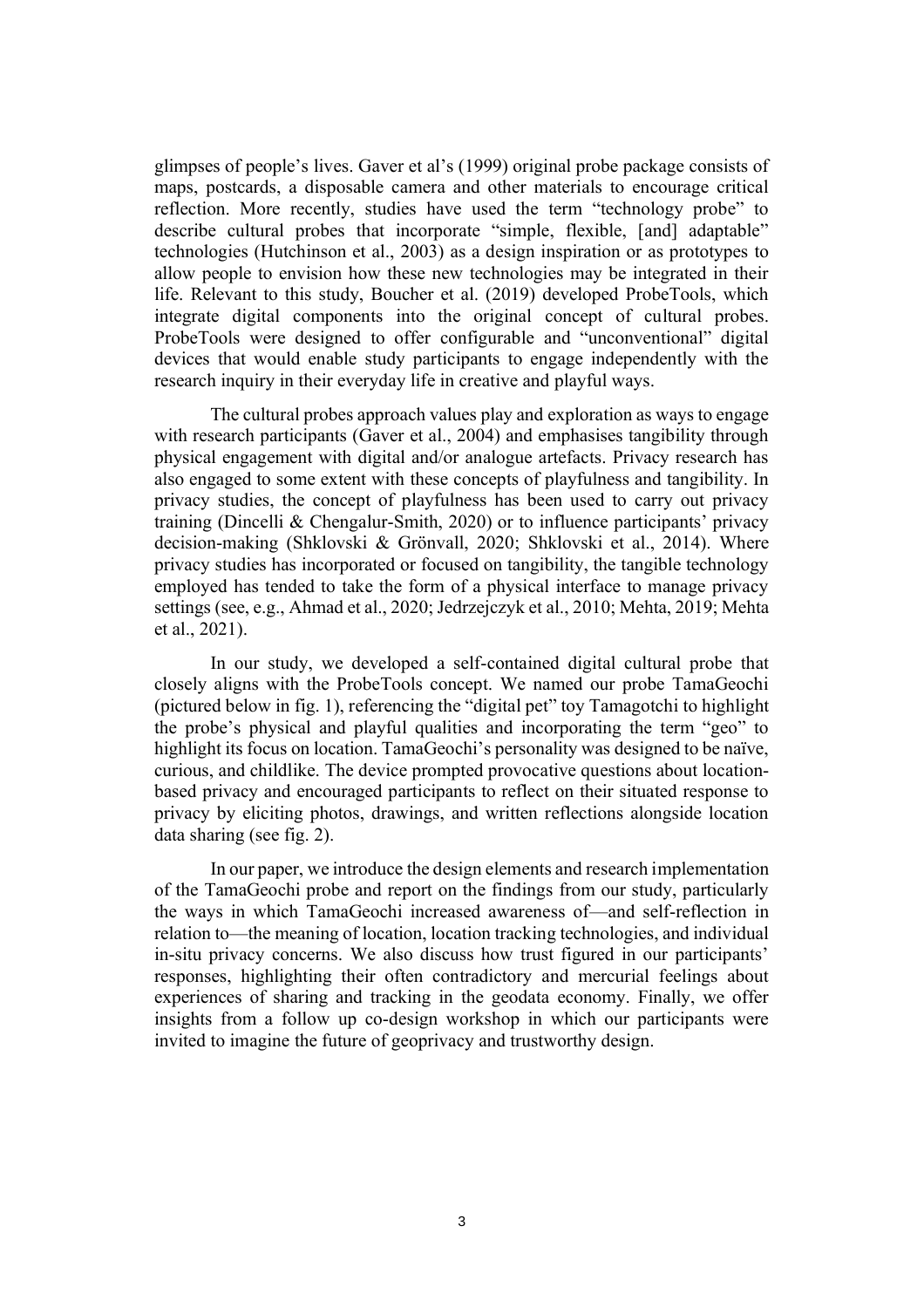



Figure 2

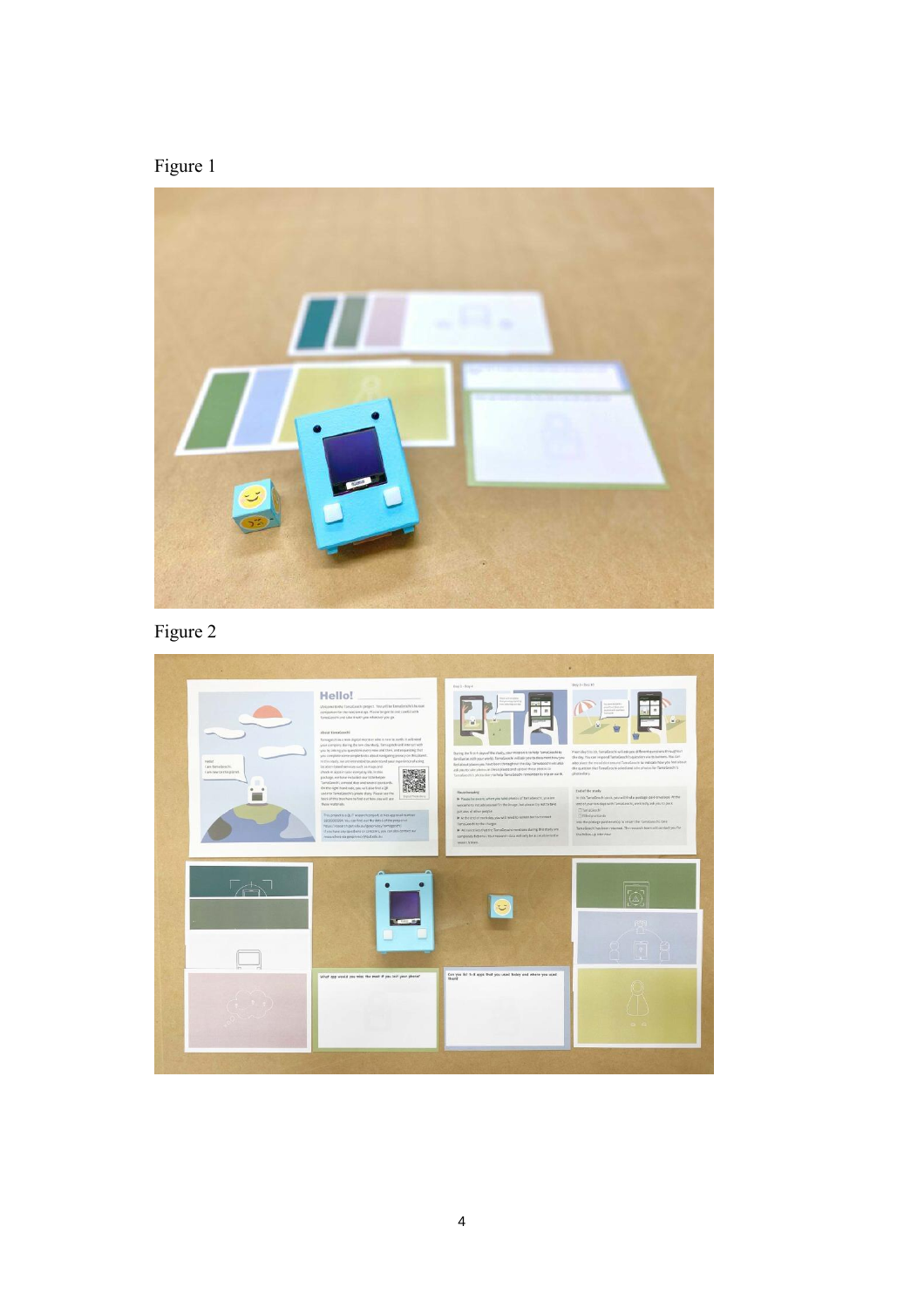## References

- Ahmad, I., Farzan, R., Kapadia, A. and Lee, A. J. (2020). 'Tangible privacy: Towards user-centric sensor designs for bystander privacy', *Proceedings of the ACM on Human-Computer Interaction*, vol. 4, no. CSCW2, pp.1–28.
- Atteneder, H. and Collini-Nocker, B. (2018). 'Geomedia and privacy in context. Paradoxical behavior or the unwitting sharing of geodata with digital platforms?', *Mediatization Studies*, vol. 2. https://doi.org/10.17951/ms.2018.2.17-48
- Boucher, A., Brown, D., Gaver, B., Matsuda, N., Ovalle, L., Sheen, A. and Vanis, M. (2019). 'ProbeTools: Unconventional cameras and audio devices for user research', *Interactions*, vol. 26, no. 2, pp.26–35.
- Dincelli, E. and Chengalur-Smith, I. (2020). 'Choose your own training adventure: Designing a gamified SETA artefact for improving information security and privacy through interactive storytelling', *European Journal of Information Systems*, vol. 29, no. 6, pp. 669–687.
- Dobson, J.E. and Herbert, W.A. (2021). 'Geoprivacy, Convenience, and the Pursuit of Anonymity in Digital Cities', in Wenzhong Shi et al. (eds.): *Urban Informatics.* Springer, Singapore, 2021, pp. 567-587. https://doi.org/10.1007/978-981-15-8983-6\_32
- Gaver, B., Dunne, T. and Pacenti, E. (1999). 'Design: Cultural probes', *Interactions*, vol. 6, no. 1, pp. 21–29.
- Gaver, W. W., Boucher, A., Pennington, S. and Walker, B. (2004). 'Cultural probes and the value of uncertainty', *Interactions*, vol. 11, no. 5, pp. 53–56.
- Hutchinson, H., Mackay, W., Westerlund, B., Bederson, B.B., Druin, A., Plaisant, C., Beaudouin-Lafon, M., Conversy, S., Evans, H., Hansen, H., Roussel, N. and Eiderbäck, B. (2003). 'Technology probes: Inspiring design for and with families', *Proceedings of the SIGCHI Conference on Human Factors in Computing Systems*, pp. 17–24. https://doi.org/10.1145/642611.642616
- Jedrzejczyk, L., Price, B. A., Bandara, A. and Nuseibeh, B. (2010). '"Privacy-shake": A haptic interface for managing privacy settings in mobile location sharing applications', *Proceedings of the 12th International Conference on Human Computer Interaction with Mobile Devices and Services*, pp. 411–412.
- Keßler, C and McKenzie, G. (2018). 'A geoprivacy manifesto', *Transactions in GIS* 22, pp. 3–19. https://doi.org/10.1111/tgis.12305
- Langheinrich, M. (2001). 'Privacy by design Principles of privacy-aware ubiquitous systems', *Ubicomp 2001: Ubiquitous Computing*, pp. 273–291.
- Leszczynski, A. (2017). 'Geoprivacy', in R. Kitchin, T.P. Lauriault and M.W. Wilson (eds.) *Understanding Spatial Media.* Los Angeles: Sage, 2017. pp. 235–244.
- Leszczynski, A. and Mitchell, P. (2019). 'Geolocation, trust, and platform affects', *AoIR Selected Papers of Internet Research, 2019*. https://doi.org/10.5210/spir.v2019i0.10940
- Martin, K., and Nissenbaum, H. (2020). 'What Is It about Location?', *Berkeley Technology Law Journal*, vol. 35, no. 1, pp. 251–326.